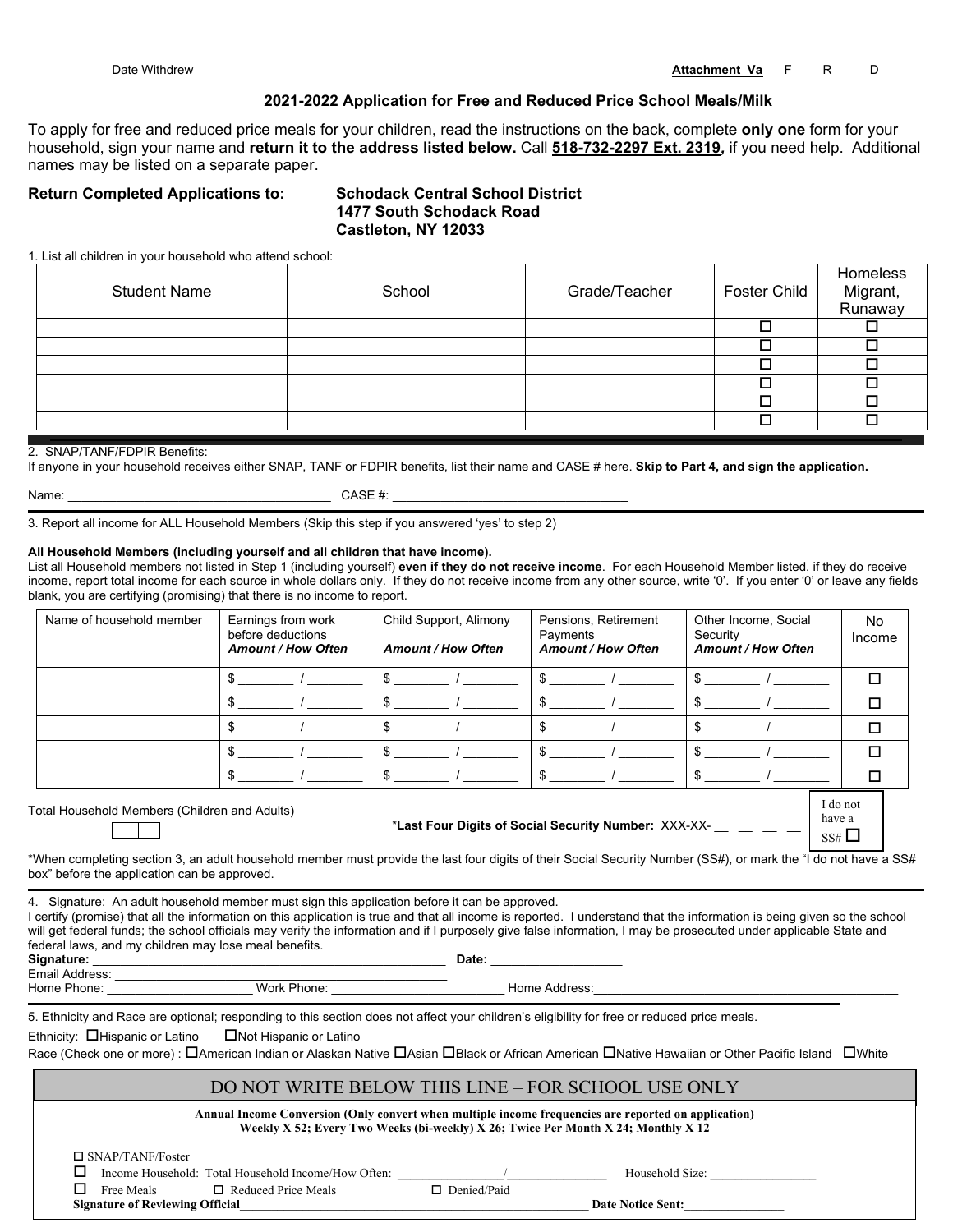#### **APPLICATION INSTRUCTIONS**

To apply for free and reduced price meals, complete only one application for your household using the instructions below. Sign the application and return the application **to SCSD, Attn: Lisa Bryda, 1477 South Schodack Road, Castleton, NY 12033**.

If you have a foster child in your household, you may include them on your application. A separate application is not needed. Call the school if you need help: 518-732-2297 Ext. 2319. Ensure that all information is provided. Failure to do so may result in denial of benefits for your child or unnecessary delay in approving your application.

#### **PART 1 ALL HOUSEHOLDS MUST COMPLETE STUDENT INFORMATION. DO NOT FILL OUT MORE THAN ONE APPLICATION FOR YOUR HOUSEHOLD.**

- (1) Print the names of the children, including foster children, for whom you are applying on one application.
- (2) List their grade and school.
- (3) Check the box to indicate a foster child living in your household, or if you believe any child meets the description for homeless, migrant, runaway (a school staff will confirm this eligibility).

#### **PART 2 HOUSEHOLDS GETTING SNAP, TANF OR FDPIR SHOULD COMPLETE PART 2 AND SIGN PART 4.**

- (1) List a current SNAP, TANF or FDPIR (Food Distribution Program on Indian Reservations) case number of anyone living in your household. The case number is provided on your benefit letter.
- (2) An adult household member must sign the application in PART 4. SKIP PART 3. Do not list names of household members or income if you list a SNAP case number, TANF or FDPIR number.

#### **PART 3 ALL OTHER HOUSEHOLDS MUST COMPLETE THESE PARTS AND ALL OF PART 4.**

- (1) Write the names of everyone in your household, whether or not they get income. Include yourself, the children you are applying for, all other children, your spouse, grandparents, and other related and unrelated people in your household. Use another piece of paper if you need more space.
- (2) Write the amount of current income each household member receives, before taxes or anything else is taken out, and indicate where it came from, such as earnings, welfare, pensions and other income. If the current income was more or less than usual, write that person's usual income. **Specify how often this income amount is received: weekly, every other week (bi-weekly), 2 x per month, monthly. If no income, check the box.** The value of any child care provided or arranged, or any amount received as payment for such child care or reimbursement for costs incurred for such care under the Child Care and Development Block Grant, TANF and At Risk Child Care Programs should **not** be considered as income for this program.
- (3) Enter the total number of household members in the box provided. This number should include all adults and children in the household and should reflect the members listed in PART 1 and PART 3.
- (4) The application must include the last four digits only of the social security number of the adult who signs **PART 4** if Part 3 is completed. If the adult does not have a social security number, check the box. **If you listed a SNAP, TANF or FDPIR number, a social security number is not needed.**
- (5) An adult household member must sign the application in PART 4.

**OTHER BENEFITS:** Your child may be eligible for benefits such as Medicaid or Children's Health Insurance Program (CHIP). To determine if your child is eligible, program officials need information from your free and reduced price meal application. Your written consent is required before any information may be released. Please refer to the attached parent Disclosure Letter and Consent Statement for information about other benefits.

#### **USE OF INFORMATION STATEMENT**

Use of Information Statement: The Richard B. Russell National School Lunch Act requires the information on this application. You do not have to give the information, but if you do not submit all needed information, we cannot approve your child for free or reduced price meals. You must include the last four digits of the social security number of the primary wage earner or other adult household member who signs the application. The social security number is not required when you apply on behalf of a foster child or you list a Supplemental Nutrition Assistance Program (SNAP), Temporary Assistance for Needy Families (TANF) Program or Food Distribution Program on Indian Reservations (FDPIR) case number or other FDPIR identifier for your child or when you indicate that the adult household member signing the application does not have a social security number. We will use your information to determine if your child is eligible for free or reduced price meals, and for administration and enforcement of the lunch and breakfast programs.

We may share your eligibility information with education, health, and nutrition programs to help them evaluate, fund, or determine benefits for their programs, auditors for program reviews, and law enforcement officials to help them look into violations of program rules.

#### **DISCRIMINATION COMPLAINTS**

In accordance with Federal civil rights law and U.S. Department of Agriculture (USDA) civil rights regulations and policies, the USDA, its Agencies, offices, and employees, and institutions participating in or administering USDA programs are prohibited from discriminating based on race, color, national origin, sex, disability, age, or reprisal or retaliation for prior civil rights activity in any program or activity conducted or funded by USDA.

Persons with disabilities who require alternative means of communication for program information (e.g. Braille, large print, audiotape, American Sign Language, etc.), should contact the Agency (State or local) where they applied for benefits. Individuals who are deaf, hard of hearing or have speech disabilities may contact USDA through the Federal Relay Service at (800) 877- 8339. Additionally, program information may be made available in languages other than English.

To file a program complaint of discrimination, complete the [USDA Program Discrimination Complaint Form,](http://www.ocio.usda.gov/sites/default/files/docs/2012/Complain_combined_6_8_12.pdf) (AD-3027) found online at: [https://www.usda.gov/oascr/how-to-file-a-program](https://www.usda.gov/oascr/how-to-file-a-program-discrimination-complaint)[discrimination-complaint](https://www.usda.gov/oascr/how-to-file-a-program-discrimination-complaint) and at any USDA office, or write a letter addressed to USDA and provide in the letter all of the information requested in the form. To request a copy of the complaint form, call (866) 632-9992. Submit your completed form or letter to USDA by:

- mail: U.S. Department of Agriculture Office of the Assistant Secretary for Civil Rights 1400 Independence Avenue, SW Washington, D.C. 20250-9410;
- (2) fax: (202) 690-7442; or
- (3) email: [program.intake@usda.gov.](mailto:program.intake@usda.gov)

This institution is an equal opportunity provider.